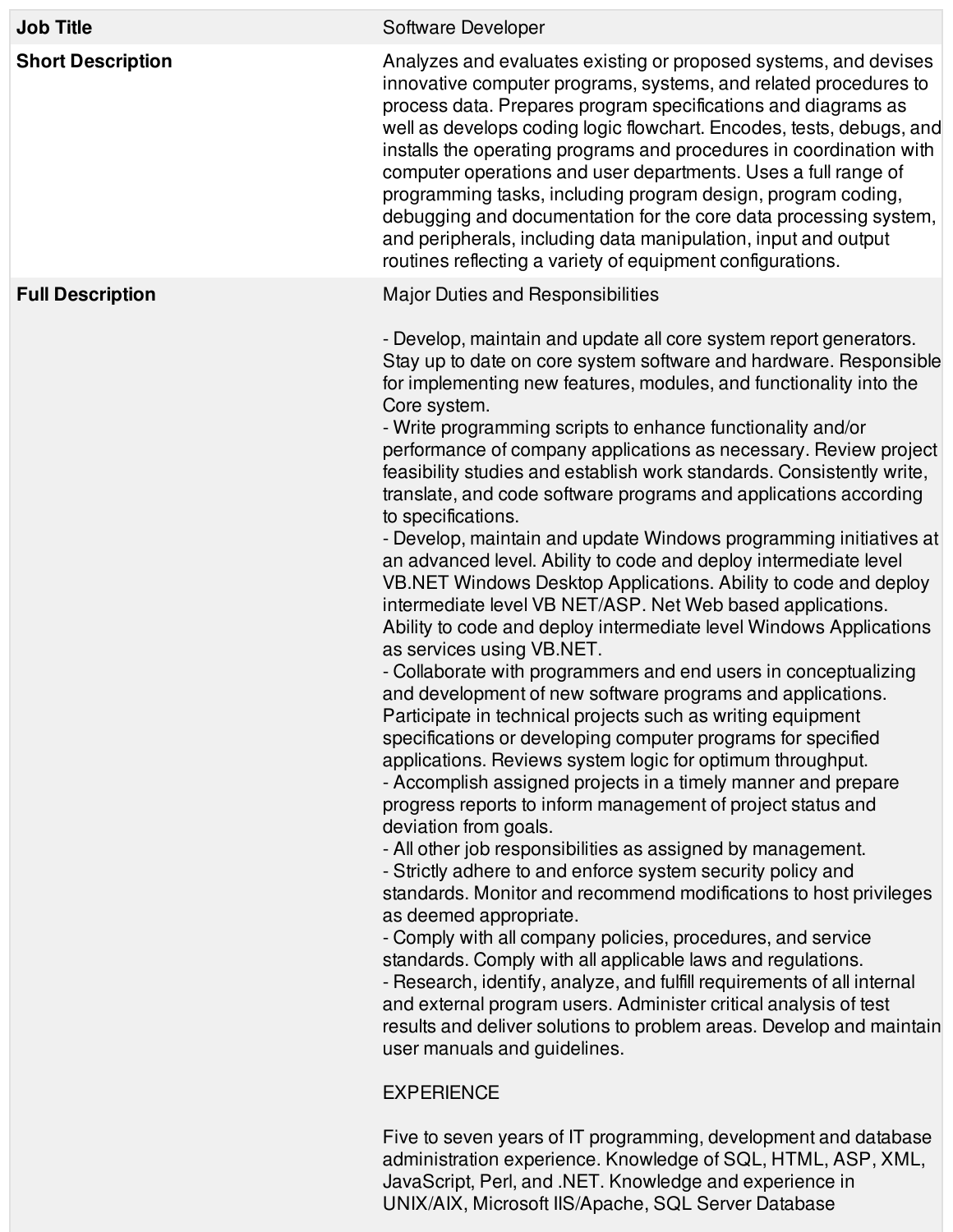administration Web applications, development languages, and web development tools experience.

\*A college degree will satisfy the requirement for two years of experience required.

## EDUCATION/CERTIFICATIONS/LICENSES

Bachelors degree in Computer Science or related field.

## INTERPERSONAL SKILLS

A significant level of trust and diplomacy is required to be an effective subject matter expert in the position. Ability to communicate information of a sensitive and/or highly confidential nature is a normal part of the day-to-day experience. Communications can involve motivating, influencing, educating, and/or advising others on matters of significance. Ability to develop and foster strong working relationships with team members and members to ensure we are achieving the overall mission and vision of the credit union. Incorporate core values into daily activities and decisions.

# OTHER SKILLS

Good written and verbal communication skills Time management skills Ability to prioritize and multitask Logic and reasoning skills Knowledge of Microsoft Office.

# PHYSICAL REQUIREMENTS

Perform primarily sedentary work with limited physical exertion and occasional lifting of up to 20 lbs. Must be capable of climbing / descending stairs in emergency situation. Must be able to operate routine office equipment including telephone, copier, facsimile, and calculator. Must be able to regularly perform work on computer for an average of 6-8 hours per day, when necessary. Must be able to work extended hours whenever required or requested by management. Must be capable of regular, reliable and timely attendance.

### MENTAL AND/OR EMOTIONAL REQUIREMENTS

Must be able to perform job functions independently and work effectively either on own or as part of a team. Must be able to plan and direct the work activities of self and others. Must be able to read and carry out various written instructions and follow oral instructions. Must be able to speak clearly and deliver information in a logical and understandable sequence. Must be capable of dealing calmly and professionally with numerous different personalities from diverse cultures at various levels within and outside of the organization and demonstrate highest levels of customer service and discretion when dealing with the public. Must be able to perform responsibilities with composure under the stress of deadlines / requirements for extreme accuracy and quality and/or fast pace. Must be able to effectively